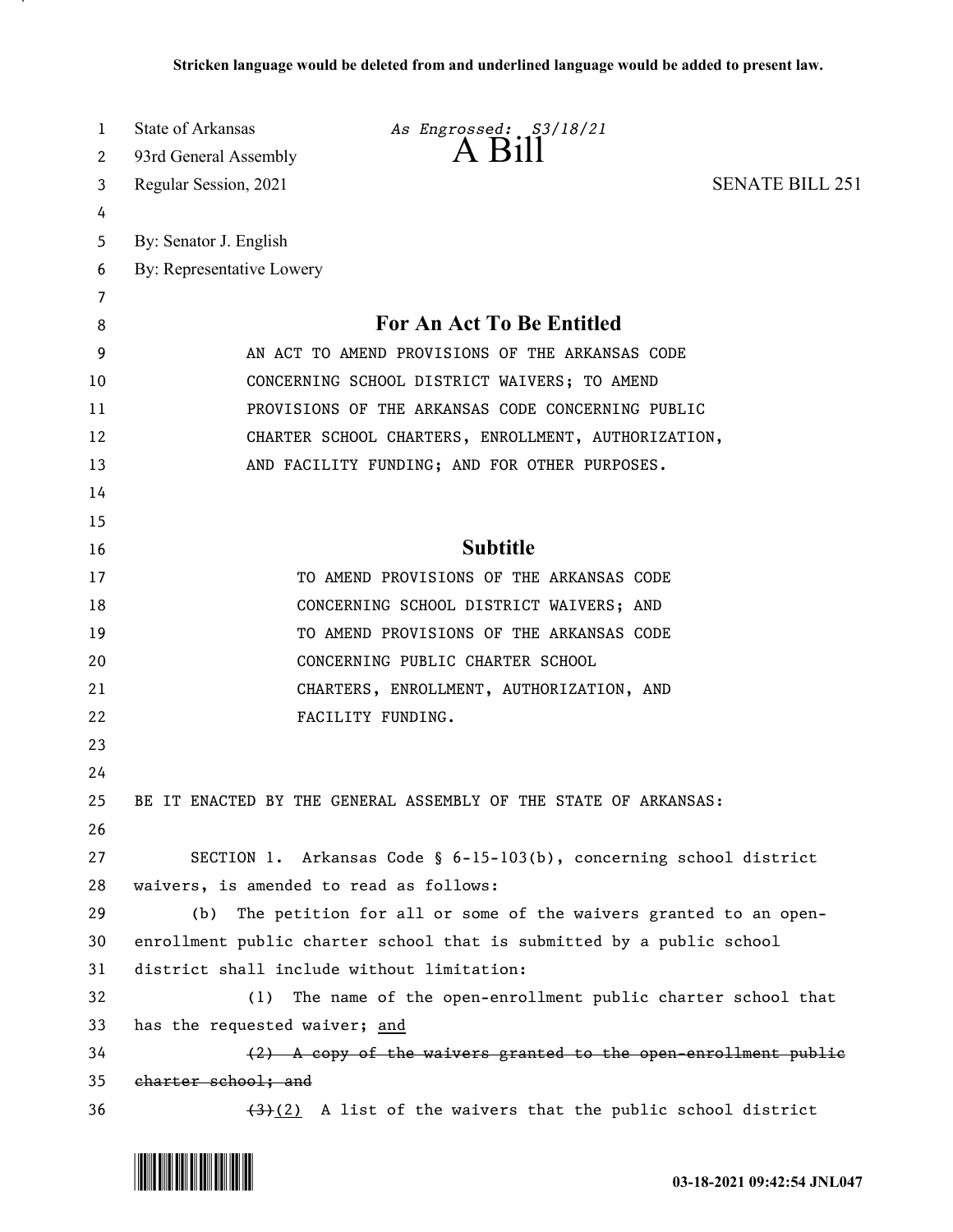```
1 seeks to have granted.
 2
 3 SECTION 2. Arkansas Code § 6-15-103(c)(1), concerning school district 
 4 waivers, is amended to read as follows:
 5 (c)(1)(A) The state board shall \frac{1}{2} and \frac{1}{2} are \frac{1}{2} are \frac{1}{2} or deny,
 6 in whole or in part, grant or deny, in whole or in part, a petition for a 
 7 waiver submitted by a public school district within ninety (90) days of 
8 receiving the petition.
9 (B)(i) The Division of Elementary and Secondary Education 
10 may request additional information if necessary. 
11 (ii) If the division determines that additional 
12 information is necessary, the state board shall grant or deny, in whole or in 
13 part, the petition for a waiver within ninety (90) days of receiving the 
14 requested additional information.
15
16 SECTION 3. Arkansas Code § 6-15-103(d), concerning school district 
17 waivers, is amended to read as follows:
18 (d) The Division of Elementary and Secondary Education division may
19 promulgate rules to implement this section.
20
21 SECTION 4. Arkansas Code § 6-15-2302(a), concerning the definition of 
22 "general business manager", is amended to read as follows:
23 (a) As used in this section, "general business manager" means a chief 
24 financial officer or business manager, however the position is titled, who:
25 (1) Is an employee of the public school district or is 
26 contracted to perform financial services;
27 (2) Is responsible for the fiscal operations of the public 
28 school district; and
29 (2) (3) Performs his or her duties under the direction of the
30 superintendent of schools of the public school district.
31
32 SECTION 5. Arkansas Code § 6-17-2202(1), concerning the definition of 
33 "classified employee", is amended to read as follows:
34 (1)(A) "Classified employee" means any employee of a public 
35 school district in Arkansas who performs work for the school district and who 
36 is not required to hold a valid teaching license issued by the State Board of
```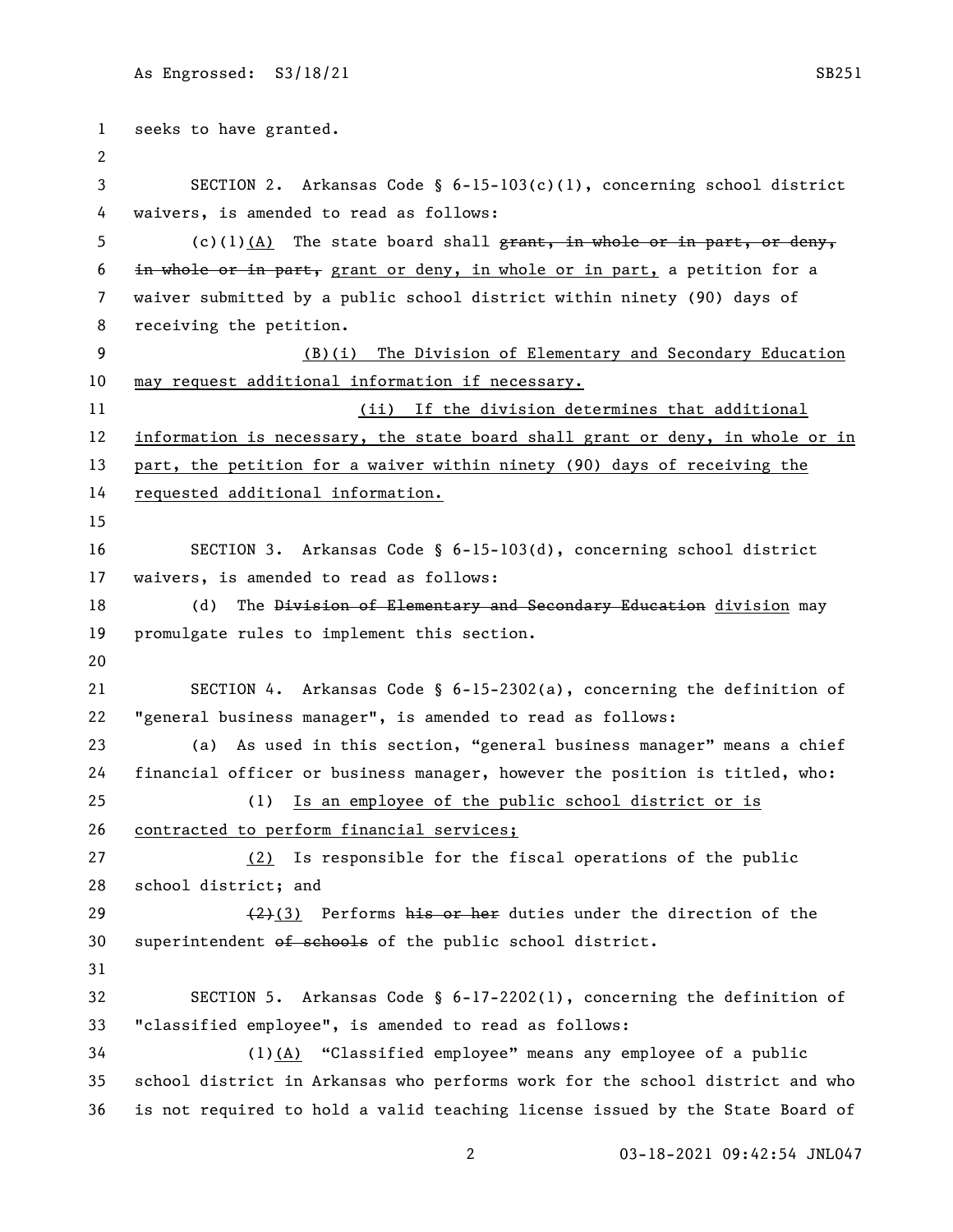Education as a condition of employment. (B) "Classified employee" does not include a nonlicensed teacher; and SECTION 6. Arkansas Code § 6-20-1913(a), concerning the definition of "general business manager", is amended to read as follows: (a) As used in this subchapter, "general business manager" means a chief financial officer or business manager, however the position is titled, who: (1) Is an employee of a public school district or has contracted to perform financial services; (2) Is responsible for the fiscal operations of a public school district; and  $\left(2\right)$  (3) Performs duties under the direction of a superintendent of a public school district. SECTION 7. Arkansas Code § 6-23-104, concerning requirements for and revisions to charter forms for public charter schools, is amended to add an additional subsection to read as follows: (c) An open-enrollment public charter school shall post the most recent version of the written contract on the website of the open-enrollment public charter school by August 1 each year. SECTION 8. Arkansas Code § 6-23-105(a), concerning the basis and procedure for public charter school probation or charter modification, revocation, or denial of renewal, is amended to read as follows: (a)(1) The authorizer may place a public charter school on probation or may modify, revoke, transfer, assign, or deny renewal of its charter if the authorizer determines that the persons operating the public charter school: (A) Committed a material violation of the charter, including failure to satisfy accountability provisions prescribed by the charter; (B) Failed to satisfy generally accepted accounting standards of fiscal management; (C) Failed to comply with this chapter or other applicable

03-18-2021 09:42:54 JNL047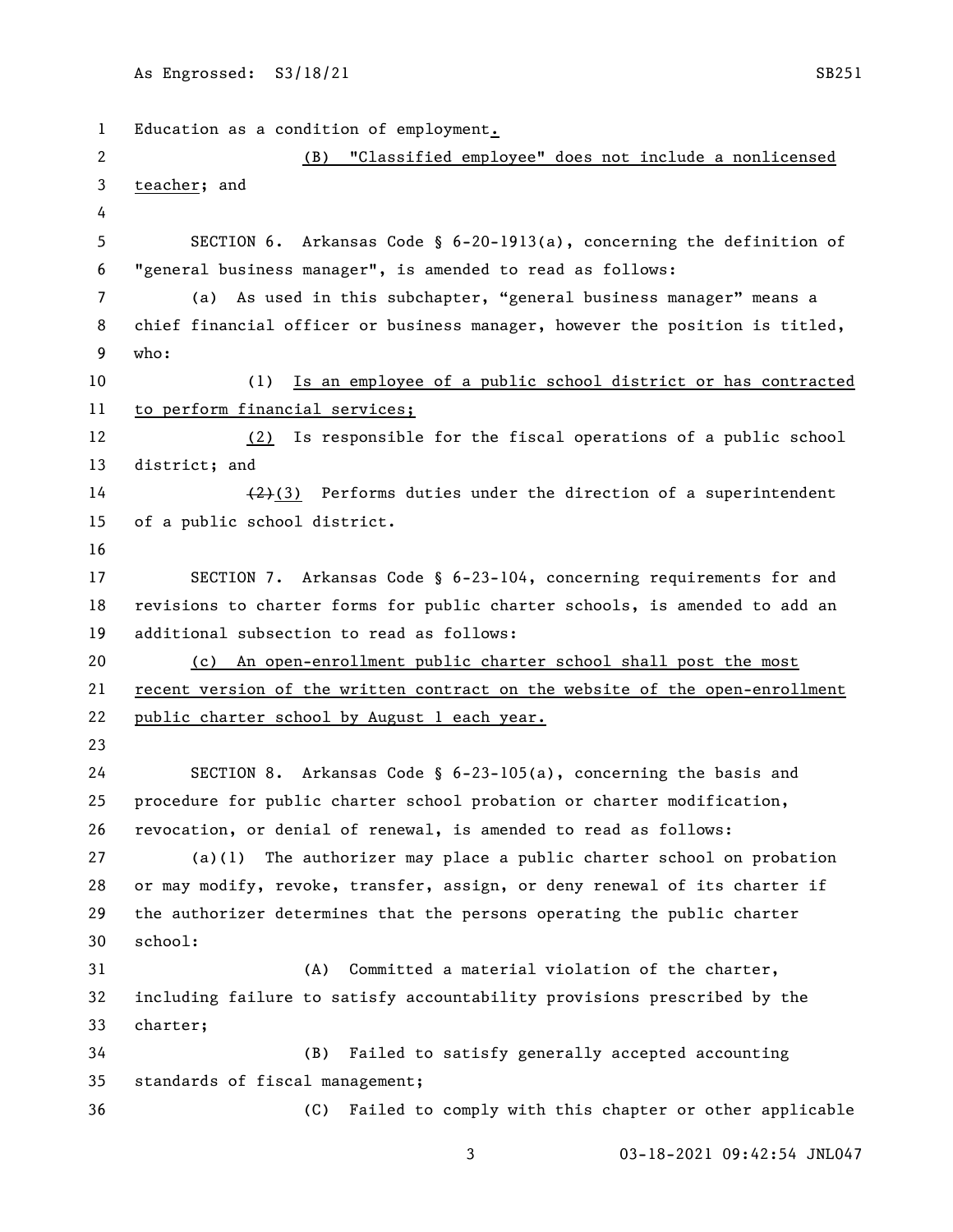law or rule; or (D) Failed to meet academic or fiscal performance criteria deemed appropriate and relevant for the public charter school by the authorizer. 5 (2) The charter authorizer may allow the voluntary assignment of a public charter school upon petition by the public charter school to the 7 charter authorizer. (3)(A) If the authorizer transfers or assigns the charter of a 9 public charter school to an eligible entity under subdivision  $(a)$  (1) of this 10 section, the authorizer shall not hold the applicant responsible for any activity that occurred before the transfer or assignment, which includes without limitation any disciplinary action taken by the authorizer. (B) After the authorizer transfers or assigns a charter to 14 an eligible entity under subdivision  $(a)$  (1) of this section, the authorizer shall: (i) Issue a new local education agency number as required under § 25-6-107; and 18 18 (ii) Not issue an annual report as required under § 6-15-2101 until the eligible entity to which the charter was transferred has completed at least one (1) school year. SECTION 9. Arkansas Code § 6-23-105(c), concerning the basis and procedure for public charter school probation or charter modification, revocation, or denial of renewal, is amended to read as follows: (c) The authorizer shall adopt a procedure to be used for placing a public charter school on probation or modifying, revoking, transferring, assigning, or denying renewal of the public charter school's charter. SECTION 10. Arkansas Code § 6-23-105(e), concerning the basis and procedure for public charter school probation or charter modification, revocation, or denial of renewal, is amended to read as follows: (e)(1)(A) Immediately upon the revocation, transfer, or assignment of an open-enrollment charter by the authorizer, an open-enrollment public charter school shall: (i) Transfer to the division all state funds held by the public charter school, which the division shall hold in receivership; and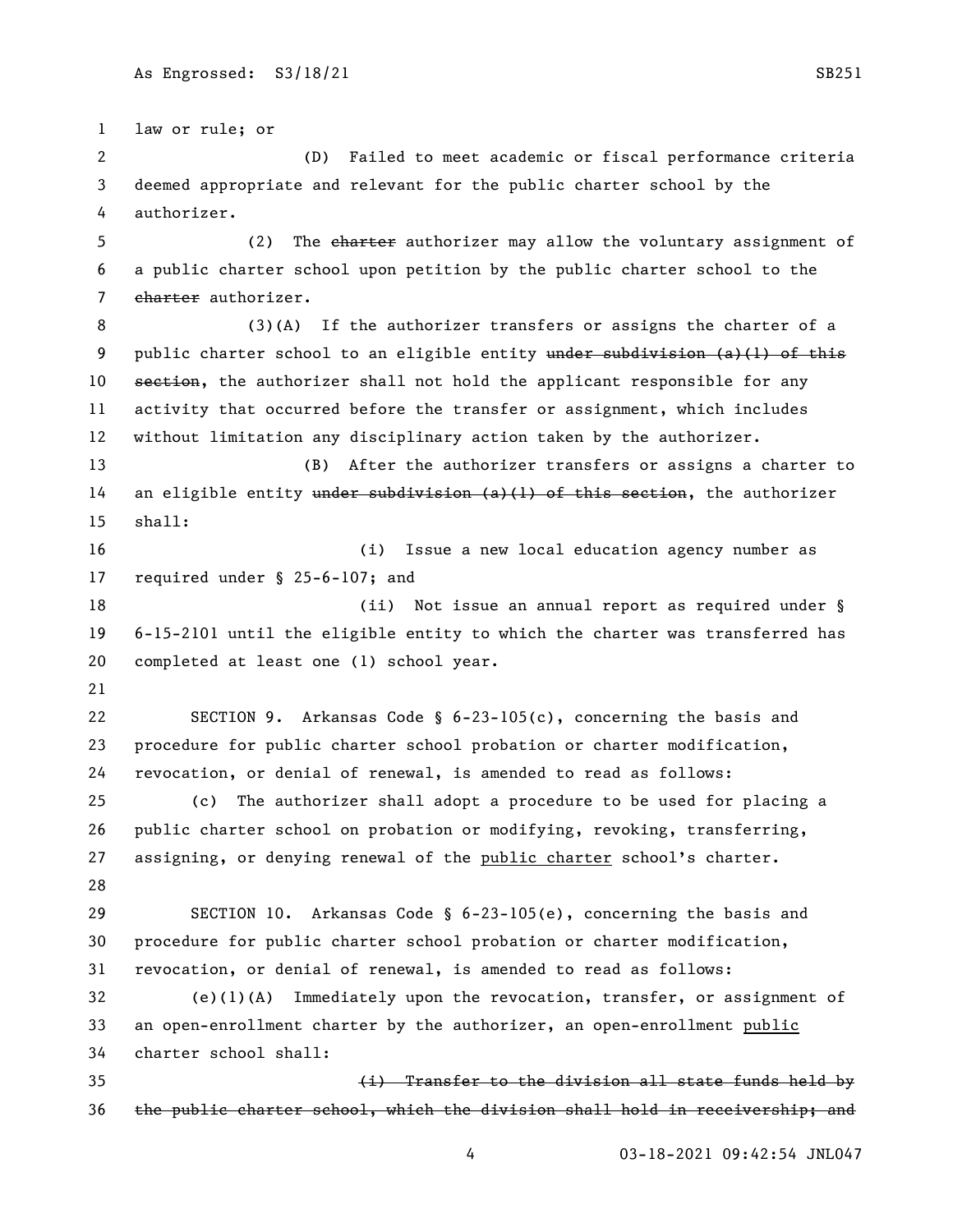1 (ii) Provide to the division a detailed accounting of all accounts payable due from the state funds held by the open- enrollment public charter school and any additional information or records requested by the division concerning the disbursement of the state funds; (ii) Provide the division with a comprehensive list of all banking information and accounts in which the open-enrollment public charter school holds state or federal funds; (iii) Receive prior approval from the division for 9 an expenditure over five hundred dollars (\$500); and (iv) Work in coordination with the division to draft a charter closure plan. 12 (B)(i) The division shall hold funds received under 13 subdivision  $(e)(1)(A)$  of this section in a separate fund and shall expend the funds only with prior approval of the Commissioner of Elementary and 15 Secondary Education Immediately upon the state board's affirmation of a revocation, assignment, or transfer, the open-enrollment public charter school shall transfer all state and federal funds held by the open-enrollment public charter school to the division. (ii) The division shall hold funds received under 20 subdivision (e)(1)(B)(i) of this section in receivership in a separate fund and shall expend the funds only with prior approval of the Commissioner of Elementary and Secondary Education. **120 CONTIGENSTATE:** CONTIERT THE State Board of Education reverses the revocation, transfer, or assignment, the division shall return any funds remaining in receivership to the public charter school. (2)(A) The division shall establish a procedure for a claimant to file a claim for disbursement from the state funds. (B) The determination of the division concerning the disbursement of the state funds is final and may not be appealed. (3) If funds remain in receivership for which no legitimate, documented claim has been made to the division within one (1) calendar year 32 after the revocation, transfer, or assignment the remaining funds shall be 33 transferred to the Public School Fund.: (A) Entity that received the public charter school under a transfer or assignment if the public charter school was transferred or assigned; or

03-18-2021 09:42:54 JNL047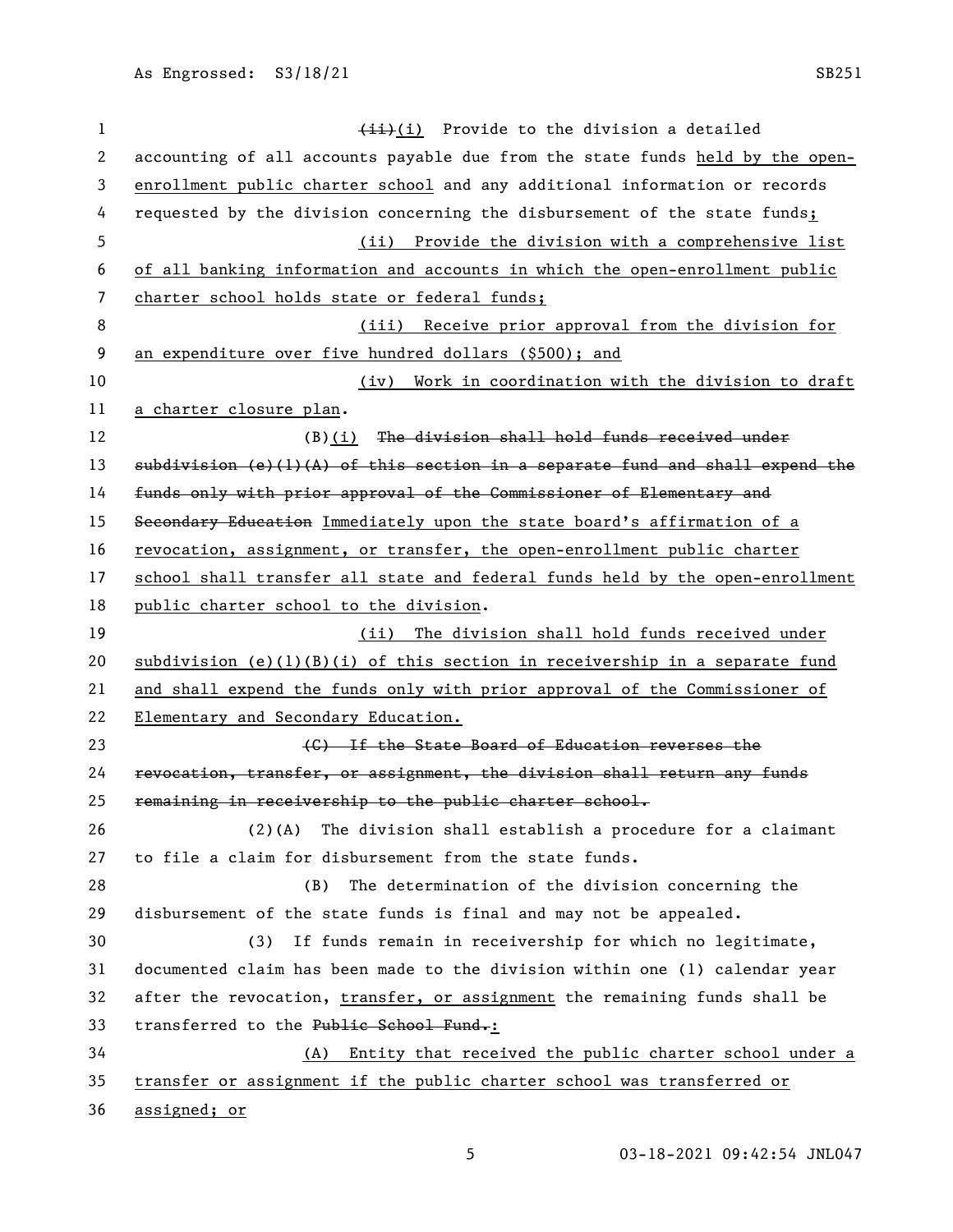(B) Public School Fund in all other instances. (4) The state board may promulgate rules to implement this subsection. SECTION *11*. Arkansas Code § 6-23-402(b), concerning enrollment numbers of and the deadline for enrollment in open-enrollment public charter schools, is amended to add an additional subdivision to read as follows: (3) An open-enrollment public charter school shall have a policy concerning whether the open-enrollment public charter school will enroll students after July 30. SECTION *12*. Arkansas Code § 6-23-703(a) and (b), concerning State Board of Education optional review, are amended to read as follows: (a) On a motion approved by a majority vote, the State Board of Education may exercise a right of review of a charter determination made by 16 the Division of Elementary and Secondary Education charter authorizer at the next regularly scheduled state board meeting after receiving notice provided under § 6-23-702(b). (b) If the state board votes to review a final decision made by the 20 division charter authorizer, the state board shall: (1) State the specific additional information the state board 22 requires from the division Division of Elementary and Secondary Education, public charter school, public charter school applicant, or affected school district; (2) Conduct a full hearing regarding a final decision by the division under § 6-23-701(a); and (3) Hold the hearing at the earlier of: (A) The next regularly scheduled state board meeting following the state board meeting during which the state board voted to authorize a review; or (B) A special board meeting called by the state board. SECTION *13*. Arkansas Code § 6-23-908(g), concerning the Open- Enrollment Public Charter School Facilities Funding Aid Program, is amended to read as follows: (g) The Commission for Arkansas Public School Academic Facilities and